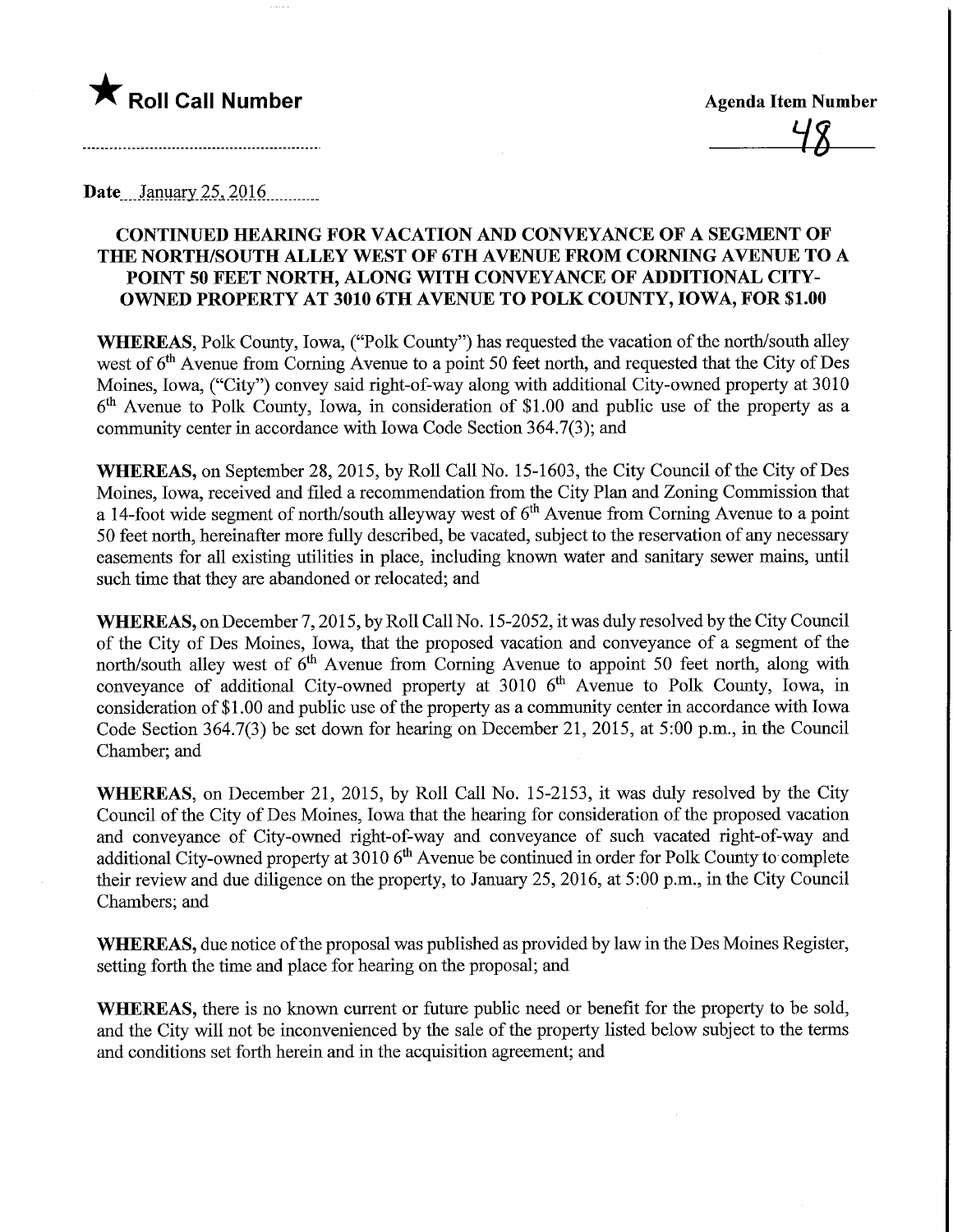## $\bigstar$  Roll Call Number

Date January  $25,2016$ 

WHEREAS, in accordance with City Council direction, those interested in this proposed conveyance, both for and against, have been given an opportunity to be heard with respect thereto and have presented their views to the City Council.

NOW, THEREFORE, BE IT RESOLVED by the City Council of the City of Des Moines, Iowa, as follows:

1. Upon due consideration of the facts and statements of interested persons, any and all objections to the proposed vacation and conveyance of the City Right-of-Way, as described herein, are hereby overruled and the hearing is closed.

2. There is no public need or benefit for the City Right-of-Way proposed to be vacated, and the public would not be inconvenienced by reason of the vacation of portions of a segment of the north/south alley west of  $6<sup>th</sup>$  Avenue from Corning Avenue to a point 50, feet north as legally described below, and said vacation is hereby approved:

ALL THAT PART OF THE NORTH/SOUTH ALLEY LYING WEST OF AND ADJOINING LOT 217, MANN'S 2<sup>ND</sup> ADDITION TO LAKE PARK, ALL NOW INCLUDED IN AND FORMING A PART OF THE CITY OF DES MOINES, POLK COUNTY, IOWA, AND CONTAINING APPROXIMATELY 702 SQUARE FEET.

3. The proposed sale of such vacated right-of-way, along with additional City-owned property at 3010  $6<sup>th</sup>$  Avenue as legally described below to Polk County, Iowa, in consideration of \$1.00 and public use of the property as a community center in accordance with Iowa Code Section 364.7(3), is hereby approved:

THAT PART OF LOTS 221 - 225 (EXCEPT THE EAST 7.0 FEET), AND VACATED NORTH-SOUTH ALLEY WEST OF AND ADJACENT TO LOTS 217 - 225, AND THE ABANDONED RAILROAD WITHIN LOTS 217 AND 218 (PARCEL 792427401010), AND PART OF LOTS 226- 229 (PARCEL 792427401002), AND THE ABANDONED RAILROAD WITHIN LOTS 226 - 231 (PARCEL 792427401003), AND THE ABANDONED RAILROAD WITHIN LOT 232 (PARCEL 792427256009), AND LOTS 230 - 233 ALL IN MANN'S 2ND ADDITION TO LAKE PARK, AN OFFICIAL PLAT INCLUDED IN AND FORMING A PART OF THE CITY OF DES MOINES, POLK COUNTY, IOWA; AND VACATED EAST-WEST ALLEY SOUTH OF AND ADJACENT TO LOTS 360-363, AND LOTS 364 - 369, AND THE ABANDONED RAILROAD WITHIN LOT 366 (PARCEL 792427401006), ALL N MANN'S REPEAT OF A PART OF MANN'S 2ND ADDITION TO LAKE PARK, AN OFFICIAL PLAT INCLUDED IN AND FORMING A PART OF THE CITY OF DES MOINES, POLK COUNTY, IOWA; AND PART OF LOT 1 AND LOT 2 OF LAGOON PARK, AN OFFICIAL PLAT INCLUDED IN AND FORMmG A PART OF THE CITY OF DES MOINES, POLK COUNTY, IOWA; AND PART OF LOTS 4 AND 5 BLK 15, AND PART OF LOT A, AND BLOCK 24, ALL IN WHITES RIVERVIEW ADDITION, AN OFFICIAL PLAT INCLUDED IN AND FORMING A PART OF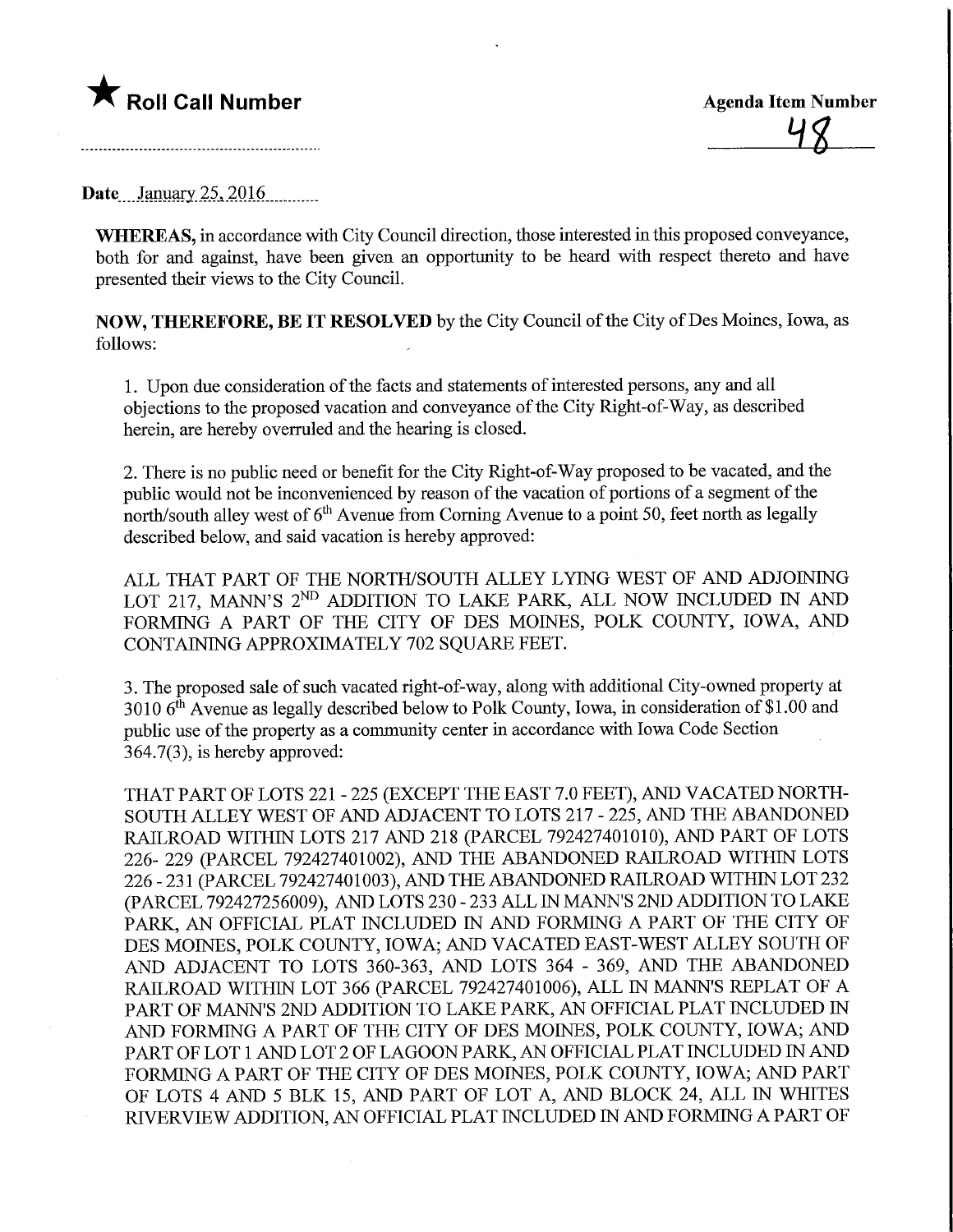

48

Date January 25, 2016

THE CITY OF DES MOINES, POLK COUNTY, IOWA; AND THE ABANDONED RAILROAD RIGHT-OF-WAY LYING NORTHEAST OF SAID BLOCK 24, WHITES RIVERVIEW ADDITON, AND SOUTH OF BOSTON AVENUE AND THE WESTERLY EXTENSION OF, AND SOUTH AND WEST OF LOT 360 OF MANN'S REPEAT OF MANN'S 2ND ADDITION TO LAKE PARK, MORE PARTICULARLY DESCRIBED AS FOLLOWS:

BEGINNING AT THE NORTHEAST CORNER OF LOT 363 OF MANN'S REPEAT OF MANN'S 2ND ADDITION TO LAKE PARK; THENCE S.89°32'24"E., A DISTANCE OF 193.21 FEET ALONG THE SOUTH RIGHT-OF-WAY LWE OF BOSTON AVENUE AS PRESENTLY ESTABLISHED AND THE NORTH LINE OF LOT 225, AND THE NORTH-SOUTH ALLEY WEST AND ADJACENT TO SAID LOT 225, OF MANN'S 2ND ADDITION TO LAKE PARK; THENCE S.OO°H'45"W., A DISTANCE OF 254.00 FEET ALONG THE WEST RIGHT-OF-WAY LINE OF 6TH AVENUE AS PRESENTLY ESTABLISHED, TO THE SOUTH LINE OF LOT 221 OF MANN'S 2ND ADDITION TO LAKE PARK; THENCE N.89°32'24"W., A DISTANCE OF 173.04 FEET TO THE SOUTHWEST CORNER OF SAID LOT 221; THENCE S.OO°09'24"W., A DISTANCE OF 107.50 FEET ALONG THE WEST LINE OF LOTS 218, 219, AND 220 OF MANN'S 2ND ADDITION TO LAKE PARK TO THE NORTH LINE OF THE ABANDONED RAILROAD RIGHT-OF-WAY WITHIN LOTS 217 AND 218 OF SAID MANN'S 2ND ADDITION; THENCE S.40°42'51"E., A DISTANCE OF 123.18 FEET TO THE SOUTH LINE OF SAID LOT 217; THENCE N.89°29'54"W, A DISTANCE OF 300.60 FEET ALONG THE NORTH RIGHT-OF-WAY LINE OF CORNING AVENUE AS PRESENTLY ESTABLISHED AND THE SOUTH LINE OF LOTS 217 AND 226, AND THE NORTH-SOUTH ALLEY ADJACENT TO LOTS 217 AND 226, OF SAID MANN'S 2ND ADDITION; THENCE N.09°03'18"E., A DISTANCE OF 323.58 FEET TO THE EXTENSION OF THE SOUTH LINE OF LOT 361, 362, AND 363 OF MANN'S REPLAT OF MANN'S 2ND ADDITION TO LAKE PARK; THENCE S.89°33'40"E., A DISTANCE OF 149.95 FEET TO THE SOUTHEAST CORNER OF SAID LOT 363; THENCE N.OO°09'24"E., A DISTANCE OF 134.00 FEET ALONG THE EAST LINE OF SAID LOT 363 TO THE POINT OF BEGINNING, CONTAINING 112792.16 SQ.FT. OR 2.589 ACRES OF LAND AND SUBJECT TO ALL EASEMENT OF RECORD.

4. The Mayor is authorized and directed to sign the Quit Claim Deed for the conveyance as identified above, and the City Clerk is authorized and directed to attest to the Mayor's signature.

5. The City Clerk is authorized and directed to forward the original of the Quit Claim Deed, together with a certified copy of this resolution and of the affidavit of publication of the notice of this hearing, to the Real Estate Division of the Engineering Department for the purpose of causing said documents to be recorded.

6. The Real Estate Division Manager is authorized and directed to forward the original of the Deed, together with a certified copy of this resolution and of the affidavit of publication of the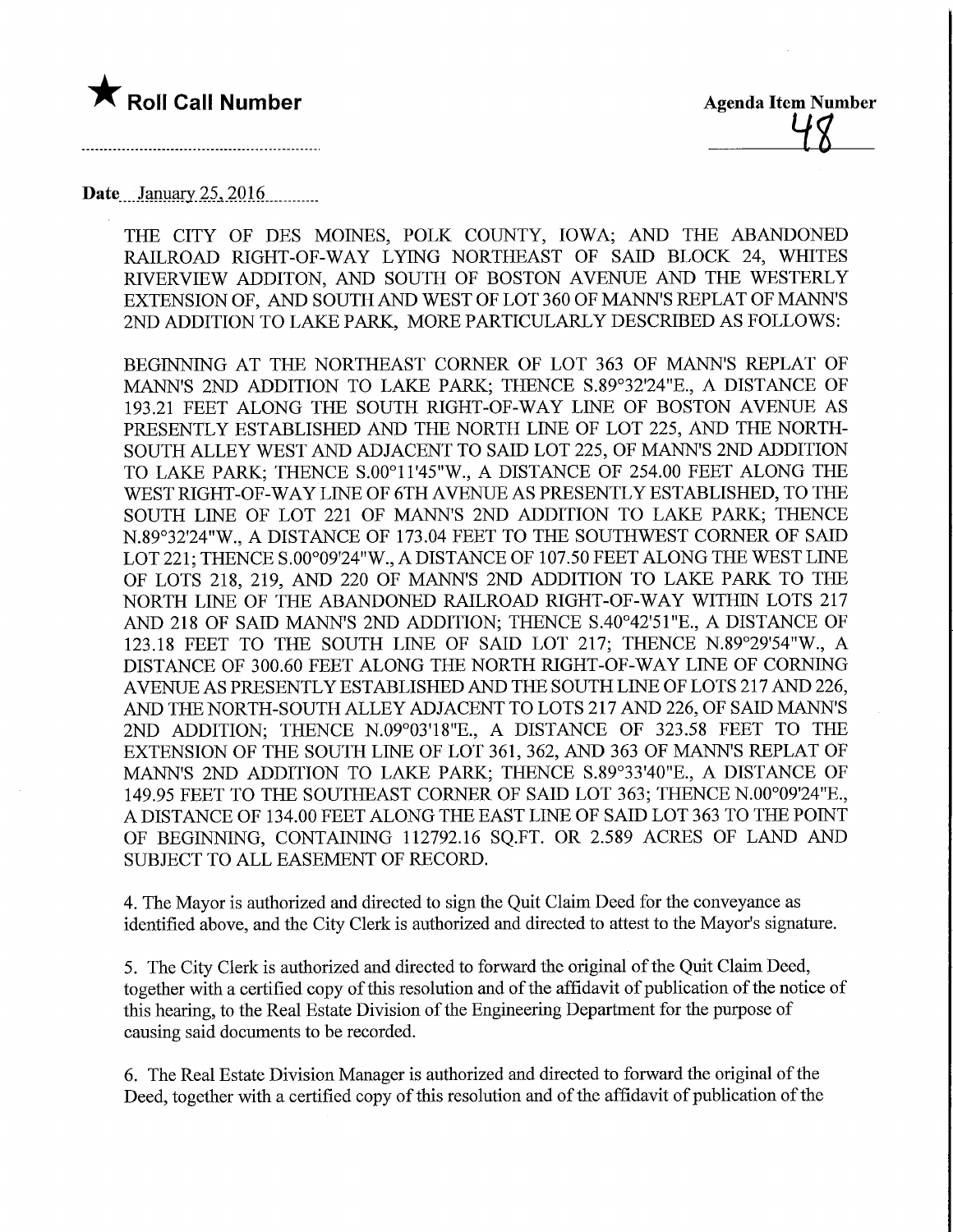Roll Call Number Agenda Item Number Agenda Item Number Agenda Item Number Agenda Item Number 4

Date... January 25, 2016

notice of this hearing, to the Polk County Recorder's Office for the purpose of causing these documents to be recorded.

7. Upon receipt of the recorded documents back from the Polk County Recorder, the Real Estate Division Manager shall mail the original of the Quit Claim Deed to the grantee.

8. Non-project related land sale proceeds are used to support general operating budget expenses: Org-EG064090.

MOVED BY TO ADOPT.

FORM APPROVED:

*\Giallieland*)<br>Essa A. Wieland,

Assistant City Attorney

| <b>COUNCIL ACTION</b>                    | <b>YEAS</b> | <b>NAYS</b> | <b>PASS</b> | ABSENT | <b>CERTIFICATE</b><br>I, DIANE RAUH, City Clerk of said City hereby<br>certify that at a meeting of the City Council of said<br>City of Des Moines, held on the above date, among<br>other proceedings the above was adopted. |  |
|------------------------------------------|-------------|-------------|-------------|--------|-------------------------------------------------------------------------------------------------------------------------------------------------------------------------------------------------------------------------------|--|
| <b>COWNIE</b>                            |             |             |             |        |                                                                                                                                                                                                                               |  |
| <b>COLEMAN</b>                           |             |             |             |        |                                                                                                                                                                                                                               |  |
| <b>GATTO</b>                             |             |             |             |        |                                                                                                                                                                                                                               |  |
| <b>GRAY</b>                              |             |             |             |        |                                                                                                                                                                                                                               |  |
| <b>HENSLEY</b>                           |             |             |             |        |                                                                                                                                                                                                                               |  |
| <b>MOORE</b>                             |             |             |             |        | IN WITNESS WHEREOF, I have hereunto set my<br>hand and affixed my seal the day and year first<br>above written.                                                                                                               |  |
| WESTERGAARD                              |             |             |             |        |                                                                                                                                                                                                                               |  |
| <b>TOTAL</b>                             |             |             |             |        |                                                                                                                                                                                                                               |  |
| <b>APPROVED</b><br><b>MOTION CARRIED</b> |             |             |             |        |                                                                                                                                                                                                                               |  |
|                                          |             |             |             |        |                                                                                                                                                                                                                               |  |
|                                          |             |             |             |        |                                                                                                                                                                                                                               |  |
| Mayor                                    |             |             |             |        | City Clerk                                                                                                                                                                                                                    |  |
|                                          |             |             |             |        |                                                                                                                                                                                                                               |  |